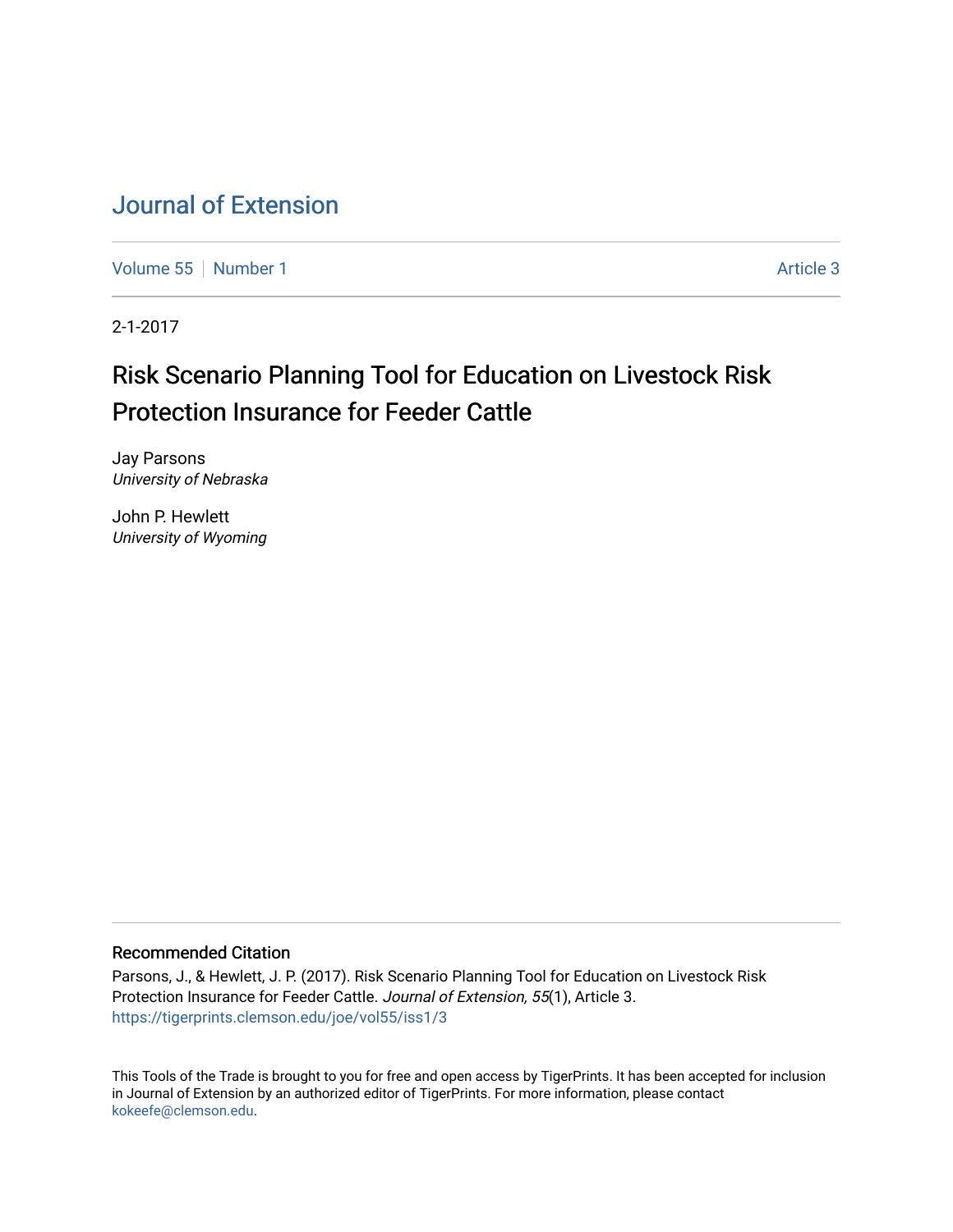

**February 2017 Volume 55 Number 1 Article # 1TOT7 Tools of the Trade**

# **Risk Scenario Planning Tool for Education on Livestock Risk Protection Insurance for Feeder Cattle**

### **Abstract**

It can be difficult to provide livestock producers with effective education on livestock risk protection (LRP) insurance. Recently, the RightRisk Education Team developed a risk scenario planning tool that applies a partial budget analysis approach to decision making under uncertainty. A case study for use with the tool was developed for educating producers about the U.S. Department of Agriculture Risk Management Agency's Livestock Risk Protection Insurance Plan for Feeder Cattle. We have found the combination of the tool and case study to be effective in developing producers' understanding of LRP insurance to a level at which they feel comfortable analyzing the decision of whether to purchase the insurance.

#### **Jay Parsons**

Associate Professor Department of Agricultural Economics University of Nebraska–Lincoln Lincoln, Nebraska [jparsons4@unl.edu](mailto:jparsons4@unl.edu)

**John P. Hewlett** Ranch/Farm Management Specialist Department of Agricultural and Applied Economics University of Wyoming Laramie, Wyoming [hewlett@uwyo.edu](mailto:hewlett@uwyo.edu)

## **Introduction**

The U.S. Department of Agriculture Risk Management Agency introduced the Livestock Risk Protection Insurance Plan for Feeder Cattle (LRP-Feeder Cattle) in 2003 as a single-peril price risk insurance that provides an indemnity to insured producers should a national feeder cattle price index be below a selected coverage price on the end date of the insurance policy. LRP-Feeder Cattle essentially functions like a put option for the producer in that it establishes a floor for the national selling price for feeder cattle at a particular point in the future while still allowing the producer to benefit from price increases.

Building an Extension education program on futures and options can be difficult. Although beef producers cite cattle price variability as one of their top risk concerns, they indicate a preference for attending educational programs that focus on production or herd health (Hall, Knight, Coble, Baquet, & Patrick, 2003). On the other hand, producers indicate that their limited use of futures and options is mostly a result of a lack of understanding of the market institutions in which they function (Small, Waterbury, & Mark, 2008). Given this situation, it can be difficult to provide producers with effective education on livestock risk protection (LRP) insurance.

The RightRisk Education Team, of which we are part, is a group of researchers and Extension specialists who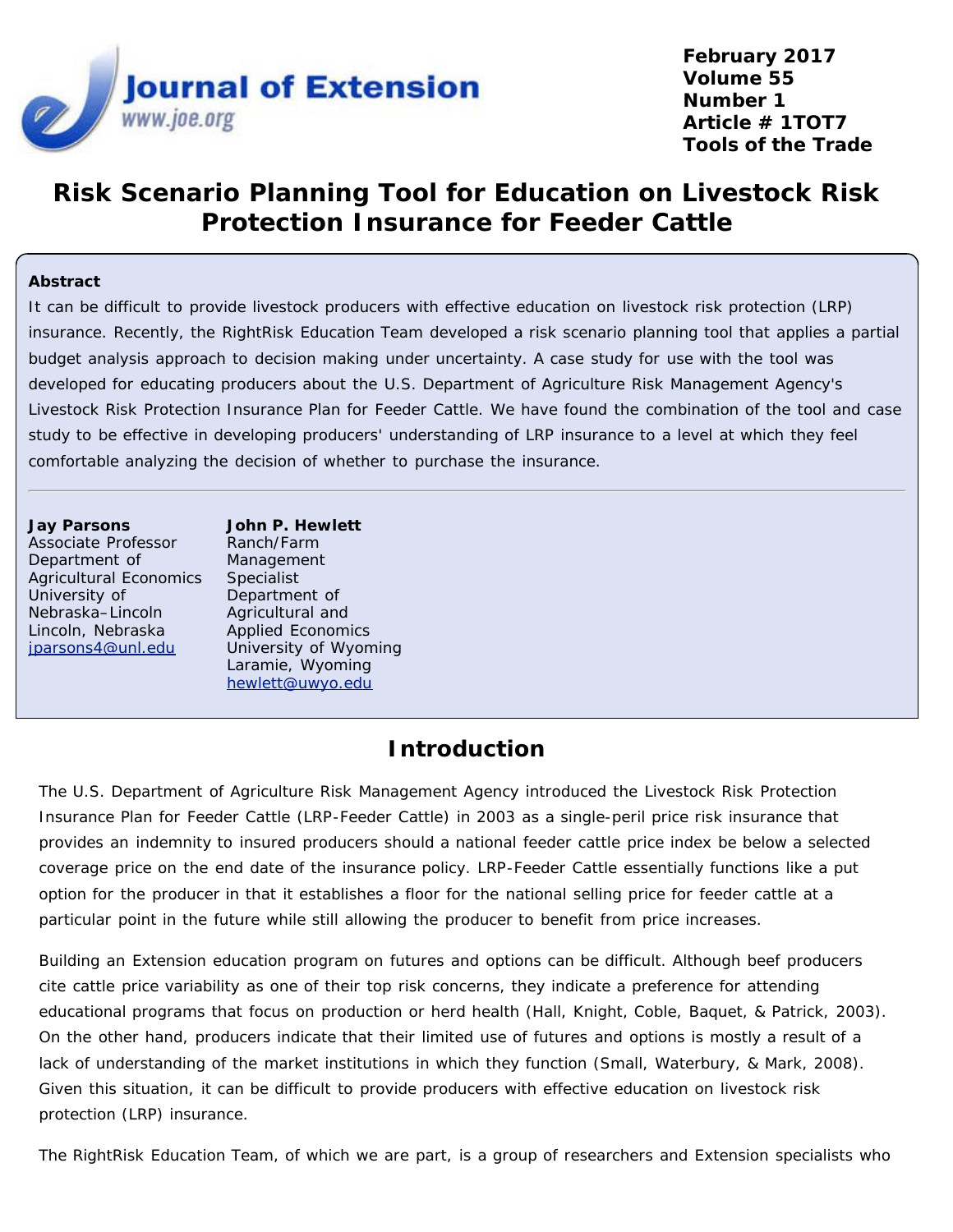Tools of the Trade Risk Scenario Planning Tool for Education on Livestock Risk Protection Insurance for Feeder Cattle JOE 55(1)

provide risk management information to ranchers and farmers. We have developed a library of materials to help educate producers about LRP-Feeder Cattle. These materials are available at [RightRisk.org](http://www.rightrisk.org/) and include Ag Survivor simulation scenarios, online course materials, and presentation slides.

Recently, we developed a risk scenario planning tool that allows a producer to apply a partial budget analysis approach to decision making under uncertainty. A key to this approach is that it focuses the producer's attention on the effects of the specific change he or she is considering making (Hanson, Parsons, Chess, & Balliet, 2002). We have found this approach to be useful in developing producers' understanding of LRP insurance to a level at which they feel comfortable analyzing the decision of whether or not to purchase the insurance.

# **Tool Description**

To educate producers on the LRP-Feeder Cattle decision, we developed a case study for use with the risk scenario planning tool. The case study, which is fully described in the Risk Scenario Planning Technical Guide (Parsons & Hewlett, 2013), considers the purchase of LRP-Feeder Cattle on 100 head of 500-lb calves. In performing a typical partial budget analysis, the tool addresses the four traditional categories: added returns, added costs, reduced costs, and reduced returns. The LRP-Feeder Cattle decision involves added returns in the form of potential indemnity payments and added costs in the form of insurance premiums. However, we have found that also including sales revenues in the added returns section of the partial budget is useful for encouraging producers to think about protecting income instead of just trying to profit from the insurance. Figure 1 shows values from the case study entered into the risk scenario planning tool interface.

### **Figure 1.**



Completed Partial Budget Analysis for Purchasing LRP-Feeder Cattle

Lines 1 and 2 in the added returns section of the partial budget are used for the uncertain basis value and the yet-to-be-determined actual ending value for the LRP-Feeder Cattle price index. On line 3 is the data input for the LRP coverage price under consideration.

Also on the positive side of the ledger are two sources of revenue. Sales revenue from selling calves in the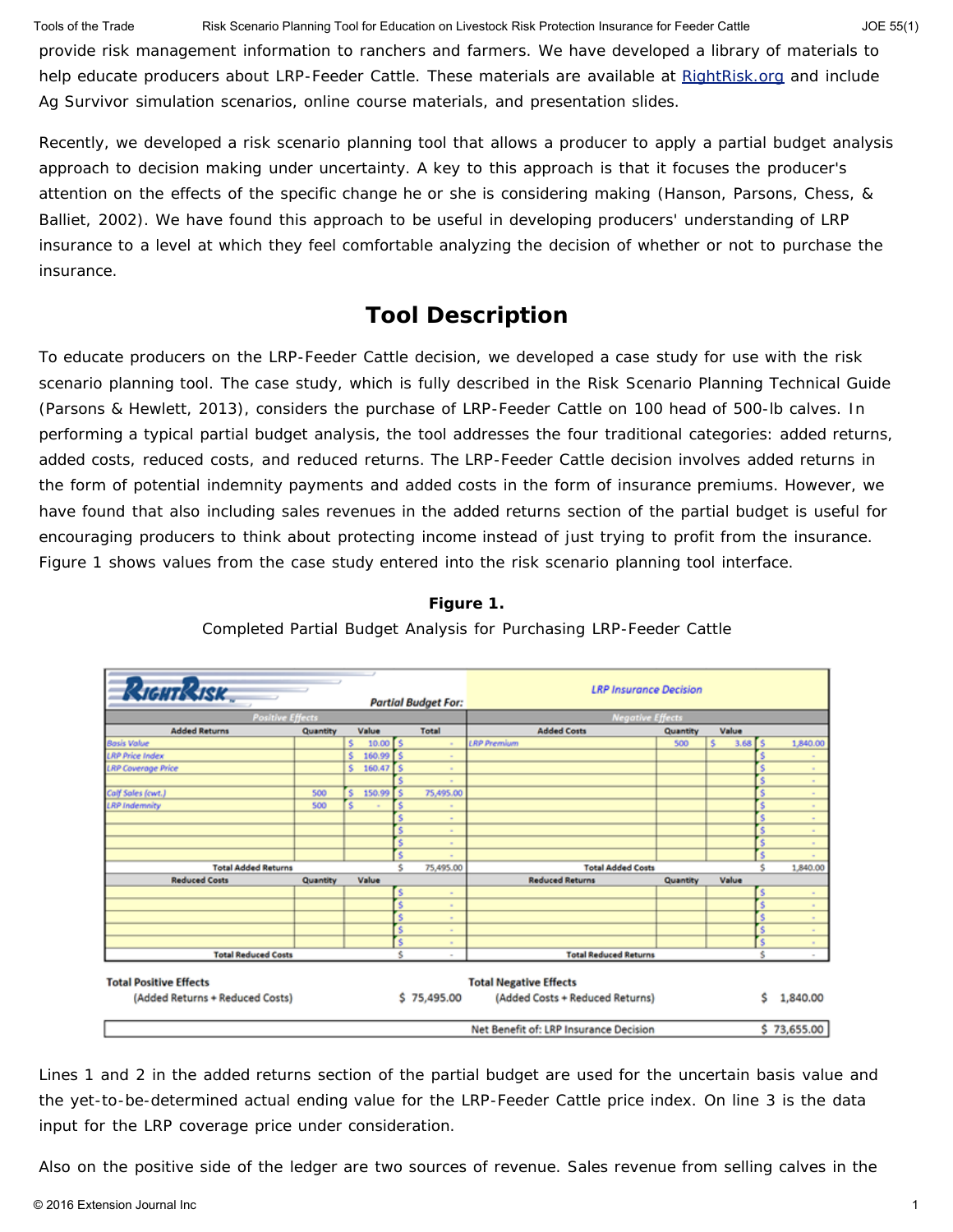cash market is calculated on line 5. The cash market price is a calculated value equal to the LRP price index value minus the basis value. The other source of revenue, calculated on line 6, is an LRP insurance indemnity payment that will occur if the LRP price index ends at a value that is less than the LRP coverage price.

On the negative side of the ledger, on line 1 in the added cost section, the added cost of the LRP insurance policy premium is calculated on the basis of the producer premium rate of \$3.68 per cwt.

Producers purchase LRP-Feeder Cattle because of the protection it provides when they are worried about possible price declines. The risk scenario planning tool allows for uncertainty to be incorporated into any two cells, as demonstrated in Figure 2.

### **Figure 2.**

Sample Risk Scenario for the LRP-Feeder Cattle Decision

| <b>Uncertain Value 1</b>    |        | Gi Include | <b>Uncertain Value 2</b>    |      | (2) Include |
|-----------------------------|--------|------------|-----------------------------|------|-------------|
| <b>Description</b>          | Cell   |            | <b>Description</b>          | Cell |             |
| <b>LRP Price Index</b>      | D7     |            | <b>Basis Value</b>          | D6   |             |
| Current Value (Most Likely) | 160.99 |            | Current Value (Most Likely) | 10   |             |
| Minimum Value               | 140    |            | Minimum Value               |      |             |
| Maximum Value               | 170    |            | Maximum Value               | 20   |             |

To address a possible risk scenario for the LRP-Feeder Cattle decision, two uncertain values are entered into the tool interface. Uncertain value 1 is the LRP price index value in cell D7. The currently expected LRP price index value of \$160.99 (see Figure 1) is entered as the current/most likely value for this variable, \$140 is entered as a minimum possible value, and \$170 is entered as a maximum possible value. These values are used to create a beta distribution of possible actual ending values of the LRP price index.

Uncertain value 2 is the basis value in cell D6. The currently expected basis value of \$10.00 (see Figure 1) is entered as the current/most likely value for this variable, \$5 is entered as a minimum possible value, and \$20 is entered as a maximum possible value.

## **Results**

When the user clicks the "Run" button, the tool performs an analysis based on the specified risk scenario involving the two uncertain variables. The results are shown in a cumulative distribution graph (Figure 3). To display individual data points, the user mouses over the points on the graph. The graph can be used as a basis for discussing the range of possibilities as well as the probability of achieving a particular threshold of net revenue (i.e., revenue equal to cost of production). To display a true floor, the user returns to the data entry screen, omits the basis uncertainty, and clicks "Run" again (Figure 4). To display an analysis of the risk without the insurance, the user enters zero for the quantity on the indemnity calculation and on the premium calculation.

### **Figure 3.**

Distribution of Results from Uncertainty Introduced into the LRP-Feeder Cattle Decision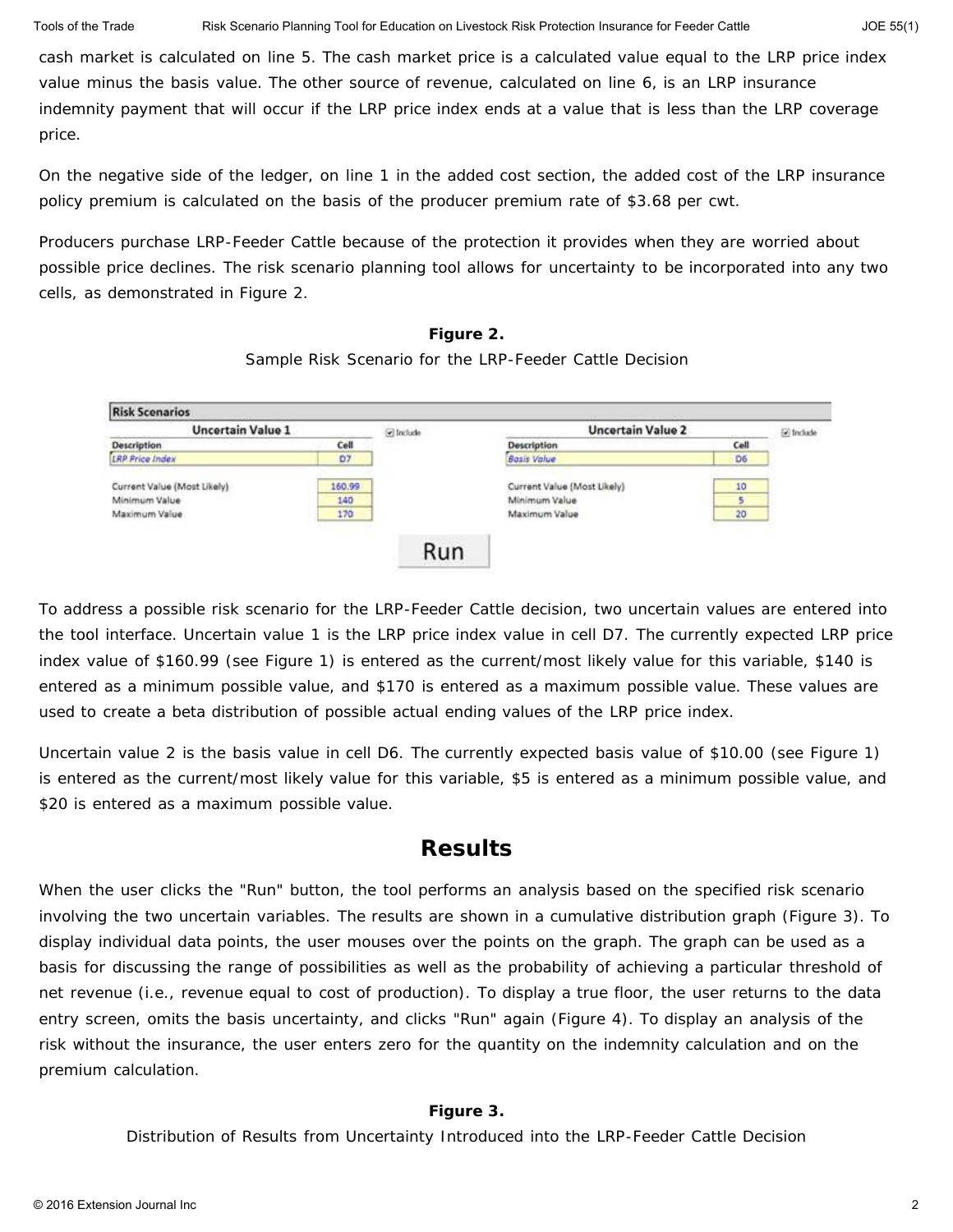

**Figure 4.**

Distribution of Results of the LRP-Feeder Cattle Decision without Basis Value Uncertainty



Feedback collected from audiences attending workshops at which this tool was demonstrated has indicated 94% agreement among participants that the tool was useful to them and 70% agreement that they would apply something they learned while using the tool in future decision making.

## **Summary**

We have found the risk scenario planning tool with the LRP-Feeder Cattle case study to be very effective in providing producers with a hands-on learning experience that leads to increased understanding of this insurance decision.

### **References**

Hall, D. C., Knight, T. O., Coble, K. H., Baquet, A. E., & Patrick, G. F. (2003). Analysis of beef producers'